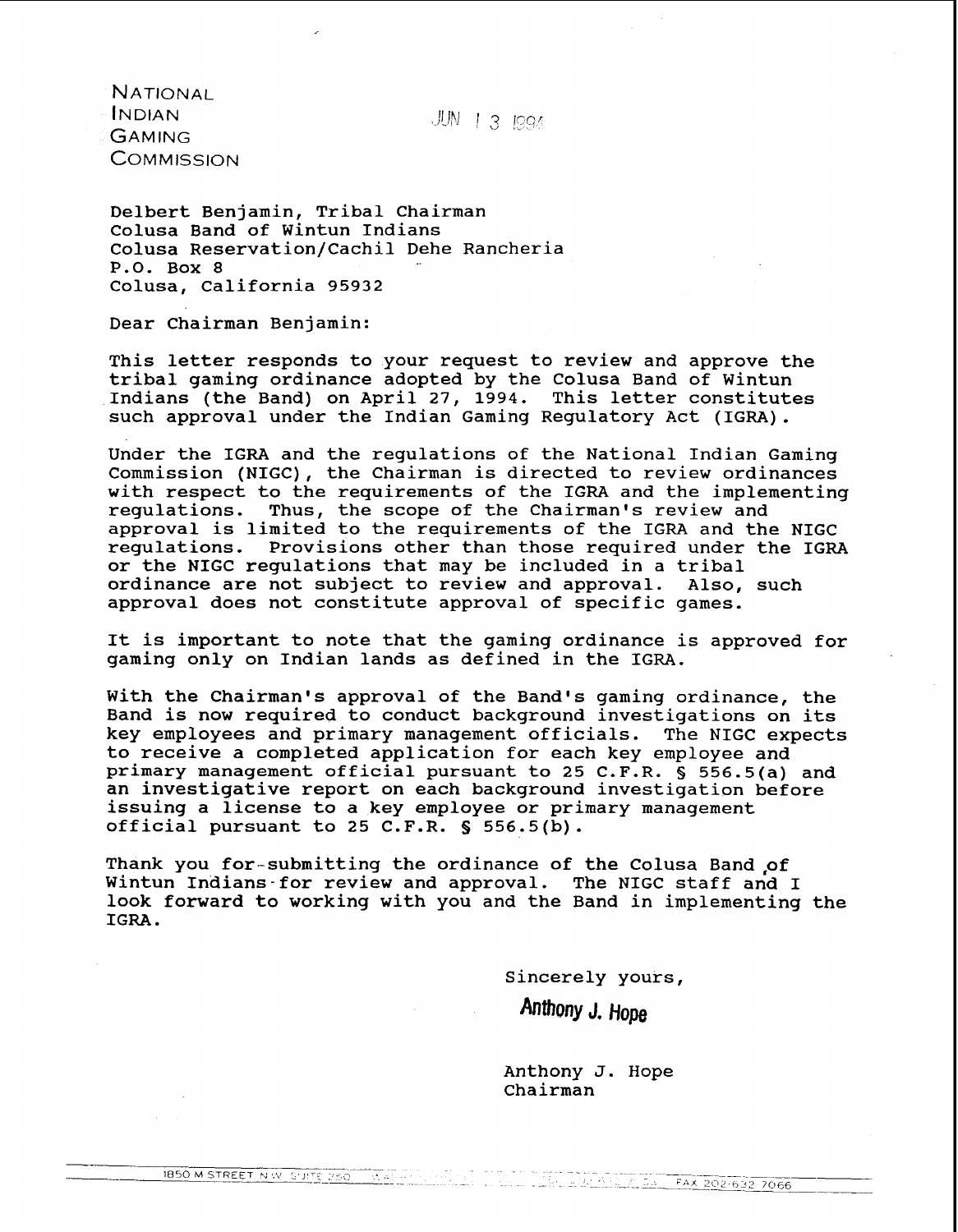# **Colusa Indian Community Council Colusa Reservation/Cachil Dehe Rancheria P.O. Box 8 Col usa,"California 95932 (916) 458-8231**

# **RESOLUTION OF THE COLUSC) INDIRN COMMUNITY RESOLUTION #04-27-94-01**

- **WHEREPIS: The Colusa Band of Wintun Indians is a Federally recognized Tribe with all the rights and responsibilities of such; and**
- WHEREAS: The Colusa Indian Community Council is the governing **body of the band; and**
- **WHEREPIS: The Colusa Indian Community is the responsible governing body for the Tribal gaming operation located on the Colusa Indian Reservation; and**
- WHEREAS: The Colusa Indian Community Council recognizes the **obligation to provide compliance with National Indian**  The Colusa Indian Community Council recognizes t<br>Dbligation to provide compliance with National 1<br>Gaming Association guidelines, laws, etc.; and
- **WHERERS: The Colusa Indian Cormunity Council has reviewed the amended gaming ordinance and interim regulations for the Colusa Indian gaming operation; and**
- **NOW THEREFORE BE IT RESOLVED: That the Colusa Indian Community Council does hereby adopt the amended gaming ordinance and the interim regulations attached.**

**This resolution has been passed by a vote of hands at a special meeting of the Community Council, held Rpril 27, 1994; a Quorum was present and voted 13 FOR O OPPOSE 0 MSTRIN; and that**  *<u>CERTIFICATION</u>***<br>
This resolution has been passed by a vote of hands at a special<br>
eeting of the Community Council, held April 27, 1994; a Quorum**<br>
as present and voted <u>13 FOR © OPPOSE</u> © ABSTAIN; and that<br>
his resoluti

Mitchell.

 $S$ **signed:**  $\theta$   $\left(\chi f\right)$   $\left(\theta f\right)$  $\frac{Q\sqrt{Q}}{Q}$  **belbert** Benjarind Chairman

DATE: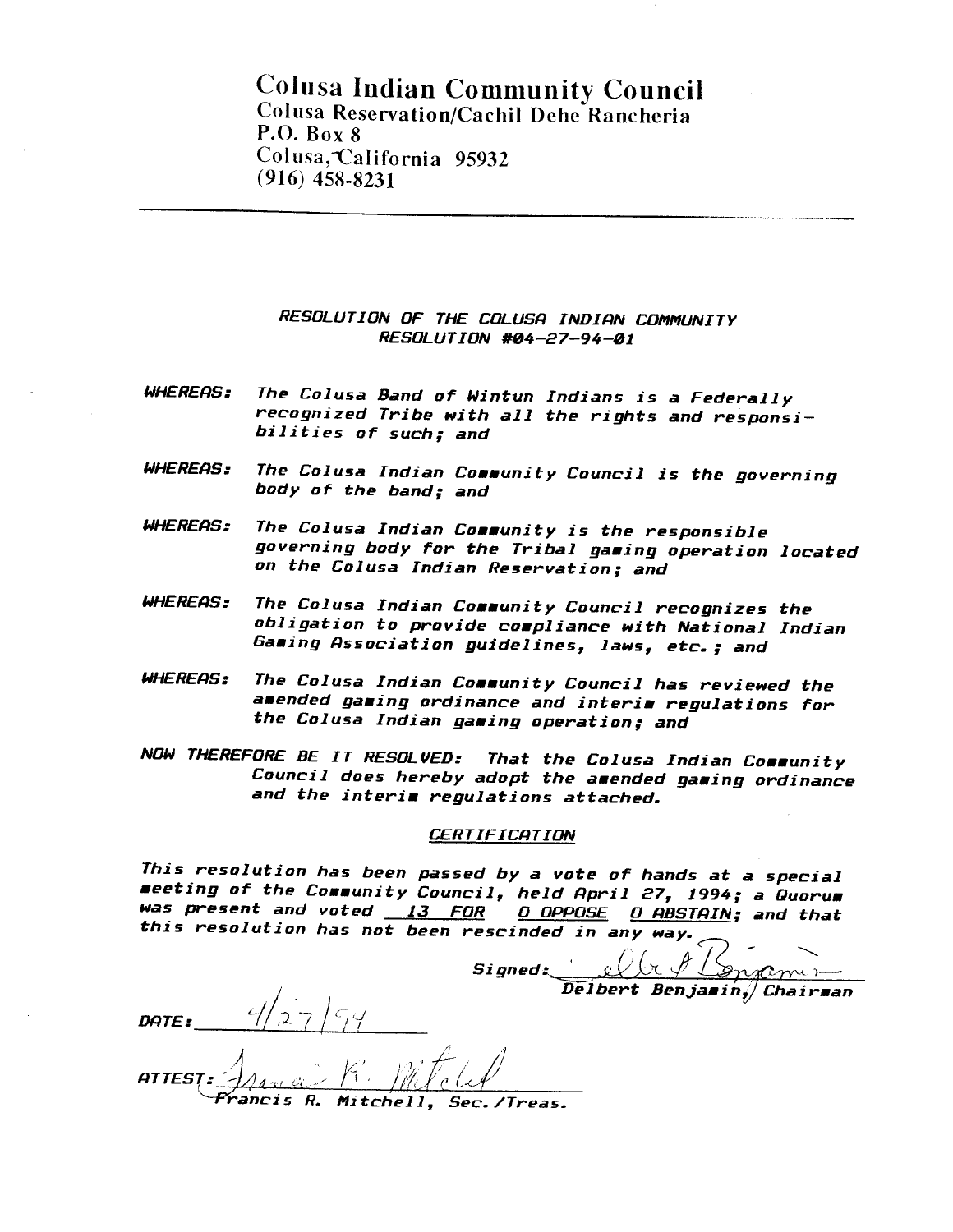# **CACHIL DEHE BAND OF WINTUN INDIANS OF THE COLUSA INDIAN COMMUNITY**

### **GAMING ORDINANCE**

# **I. Purpose**

The Cachil Dehe Band of Wintun Indians of the Colusa Indian Community, as the beneficial owner of the Colusa Indian Reservation, and acting through its General Council in the exercise of its inherent sovereign power to enact ordinances and otherwise safeguard and provide for the health, safety and welfare of the Colusa Indian Reservation and the members of the Colusa Indian Community Council, hereby ordains and establishes this Ordinance for the purpose of authorizing and comprehensively and preemptively regulating the terms and conditions under which Class I1 and Class I11 gaming may be conducted within the boundaries of the Colusa Indian Reservation.

#### **11. Gaminq Authorized**

**A.** Class I1 gaming as defined in the Indian Gaming Regulatory Act, P.L.  $100-447$ , 25 U.S.C. Section  $2703(7)(\text{A})$  ("IGRA") and by regulations lawfully promulgated by the National Indian Gaming Commission ("NIGC") that now or hereafter may be in effect is hereby authorized.

B. Class I11 gaming as defined in IGRA, 25 U.S.C. Section 2703(8) and by regulations promulgated by the NIGC that now or hereafter may be in effect is hereby authorized, provided such gaming is also authorized by and consistent with a Tribal-State Compact that has been approved by the Secretary of the Interior and is in effect, or otherwise has been authorized by the Secretary of the Interior or federal law.

# **111. Ownership of Gaminq Facilities and/or Enterprises**

The Colusa Indian Community Council shall have the sole proprietary interest in and responsibility for the conduct of any gaming facilities and/or enterprise(s) authorized by this facilities and/or enterprise(s) authorized by this ordinance.

# **IV. Use of Gaminq Revenue**

A. Except as specifically authorized pursuant to Subsection **B** of this Section, net revenues from Class I1 and Class I11 gaming on the Colusa Indian Reservation shall be used only for the following purposes:

- 1) to fund Colusa Indian Community Council government operations and programs;
- 2) provide for the general welfare of the Colusa Indian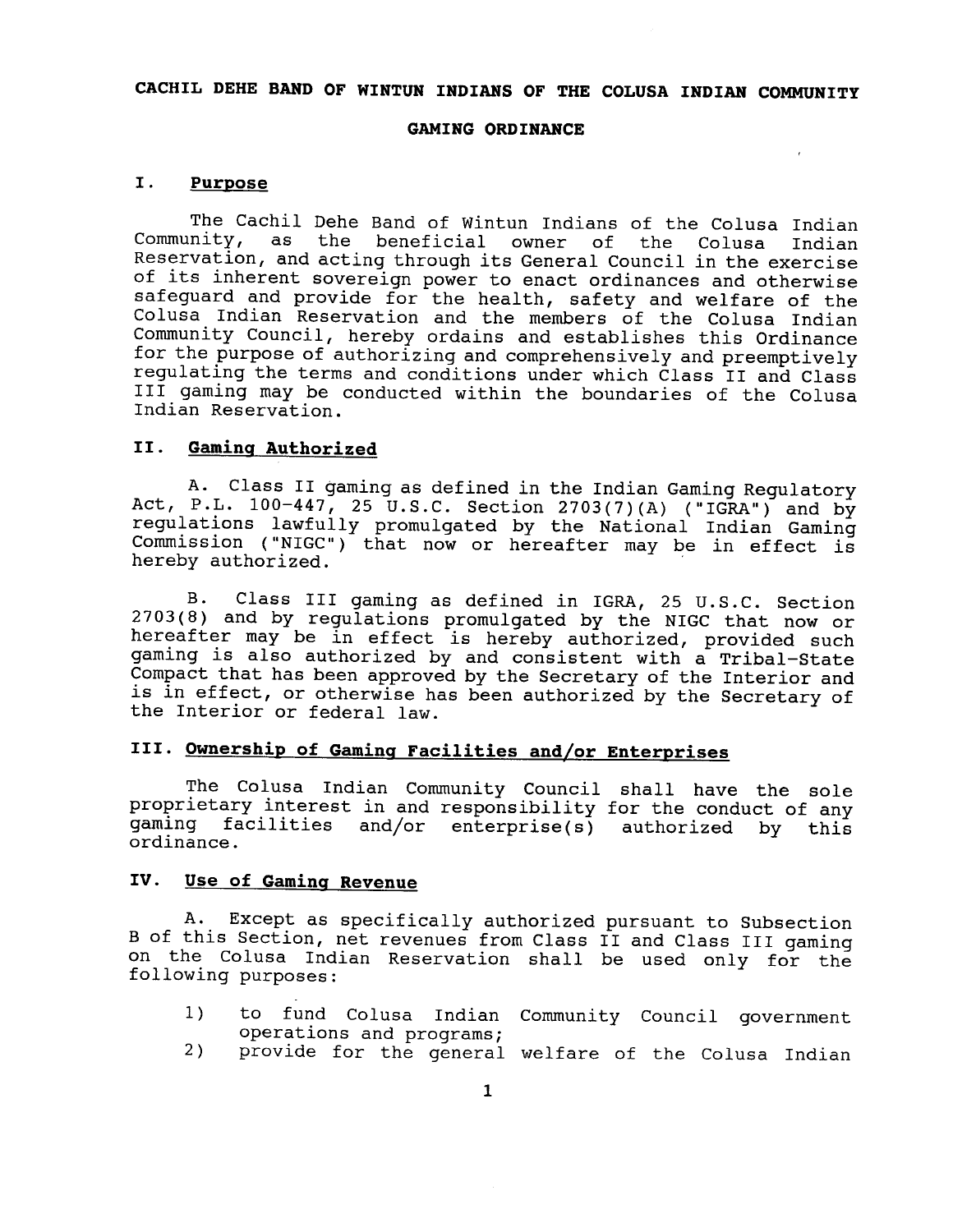Community Council and its members;

- **3)** promote Colusa 1ndian Community Council economic development;
- 4) donate to charitable organizations; or<br>5) help fund operations of local governme
- help fund operations of local government agencies.

**B.** If the Colusa Indian Community Council elects to make per capita payments to Colusa Indian Community members, it shall authorize such payments only in conformity with a plan submitted to and approved by the Secretary of the Interior pursuant to 25 U.S.C. **§2710(b)(3).** 

#### **V. Audit**

A. The Colusa Indian Community Council shall cause to be conducted at least annually an independent audit of all gaming operations and shall submit the resulting audit reports to the National Indian Gaming Commission, and to such other agencies as may be required by the terms and conditions of any Class III compact or other document authorizing Class **I11** gaming on the Colusa Indian Reservation.

**B.** All gaming-related contracts that result in the purchase of supplies, services, or concessions in excess of **\$25,000.00**  annually, except contracts for professional legal and accounting services, shall be specifically included within the scope of the audit that is described in Subsection A above.

# **VI. protection of the Environment and Public Health and Safety**

Class I1 and Class 111 gaming facilities on the Colusa 1ndian Reservation shall be constructed, maintained and operated in a manner that adequately protects the environment and the public health and safety, with the Colusa Indian Community Council having primary responsibility for assessing the environmental impact of all construction and gaming operations, and taking such measures as it determines may be reasonably necessary to mitigate any adverse environmental impacts as it may identify.

# **VII. Licenses for Key Employees and primary Manaqement Officials**

The Colusa Indian Community Council or its designated gaming regulatory agency shall ensure that the policies and procedures set out in this section are implemented with respect to key employees and primary management officials employed at any class I1 and/or Class III gaming enterprise operated on Indian lands within the boundaries of the Colusa Indian Reservation:

# A. Definitions

For the purposes of this section, the following definitions apply: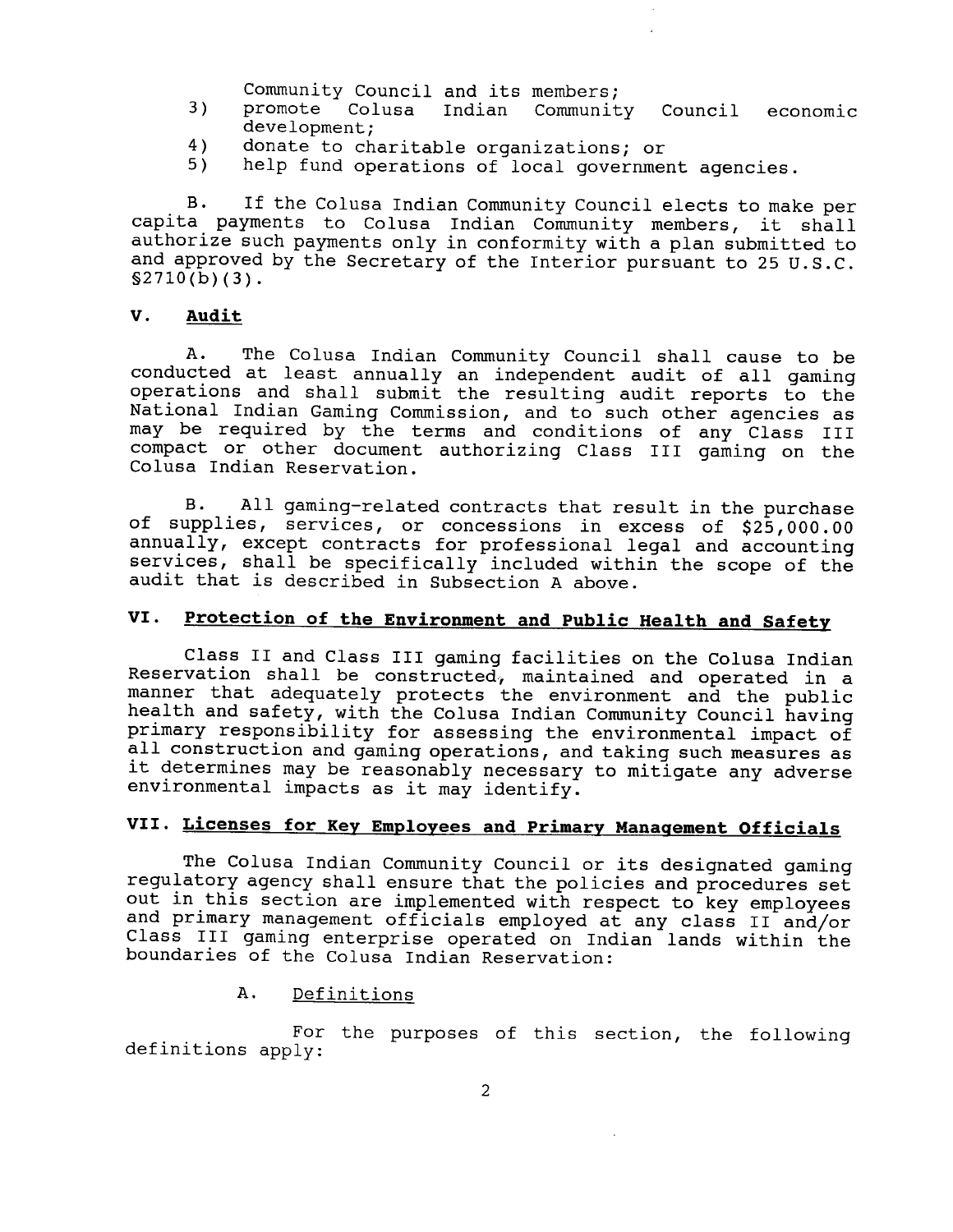# 1. Key employee means

- (a) A person who performs one or more of the following functions:<br>(1) Bingo Caller;
	- Bingo Caller;
	- (2) Counting Room Supervisor
	- (3) Chief of Security<br>(4) Custodian of gamin
	- (4) Custodian of gaming supplies or cash;<br>(5) Floor Manager
	- (5) Floor Manager
	- (6) Pit Boss
	-
	- (7) Dealer<br>(8) Croupie (8) Croupier
	- Approver of Credit; or
	- (10) Custodian of gambling devices including persons with access to cash and accounting records within such devices;
- (b) If not otherwise included, any other person whose total cash compensation is in excess of \$50,000 per year; or
- (c) If not otherwise included, the four most highly compensated persons in the gaming operation.

# 2. Primary management official means

- (a) The person having management responsibility for a management contract;
- (b) Any person who has authority:
	- (1) To hire and fire employees; or<br>(2) To set up working policy for
	- To set up working policy for the gaming operation; or
- (c) The chief financial officer or other person who has financial management responsibility.
- B. Application Forms

1. The following notice shall be placed on the application form of a key employee or a primary management official before that form is filled out by an applicant:

> In compliance with the Privacy Act of 1974, the following information is provided: solicitation of the information on this form is authorized by 25 U.S.C. **S2701** et seq. The purpose of the requested information is to determine the eligibility of individuals to be employed in a gaming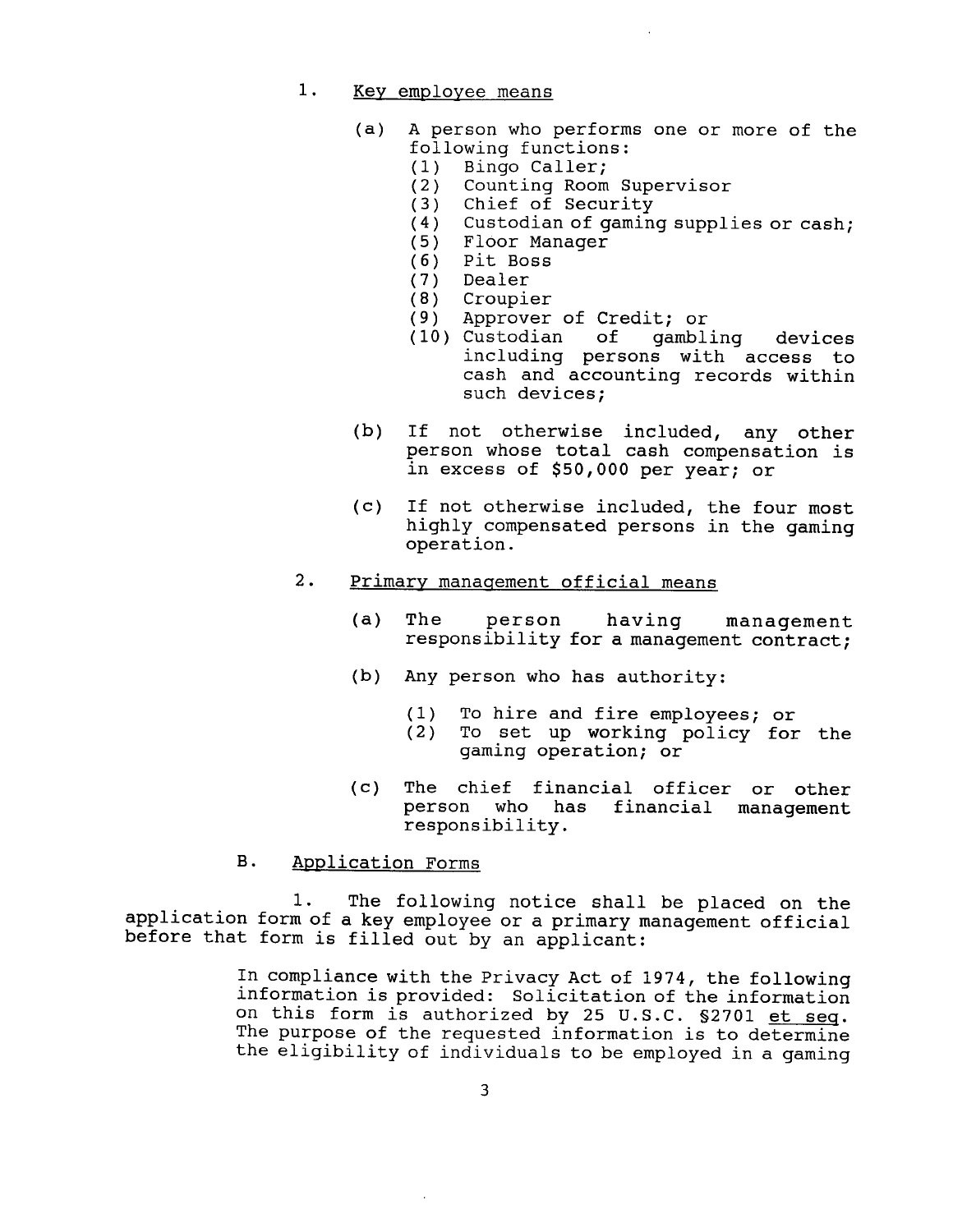operation. The information will be used by National Indian Gaming Commission members and staff who have need for the information in the performance of their official duties. The information may be disclosed to appropriate Federal, Colusa Indian Community Council, State, local, or foreign law enforcement and regulatory agencies when relevant to civil, criminal or regulatory investigations or prosecutions, or when pursuant to a requirement by a tribe or the National Indian Gaming Commission in connection with the hiring or firing of an employee, the issuance or revocation of a gaming license, or investigations of activities while associated with a tribe or a gaming operation. Failure to consent to the disclosures indicated in this notice will result in a tribe's being unable to hire you in a primary management official or key employee position.

The disclosure of your Social Security Number (SSN) is voluntary. However, failure to supply a SSN may result in errors in processing your application.

2. Existing key employees and primary management officials shall be notified in writing that they shall either:

- a. Complete a new application form that contains a Privacy Act notice; or
- b. Sign a statement that contains the Privacy Act notice and consent to the routine uses described in that notice.

3. The following notice shall be placed on the application form for a key employee or a primary official before that form is filled out by an applicant:

> A false statement on any part of your application may be grounds for not hiring you, or for firing you after you begin work. Also, you may be punished by fine or imprisonment. **(18** U.S.C. **S1001).**

4. The Colusa Indian Community Council or its designated gaming regulatory agency shall notify in writing existing key employees and primary management officials that they shall either:

- a. Complete a new application form that contains a notice regarding false statements; or
- **b.** Sign a statement that contains the notice regarding false statements.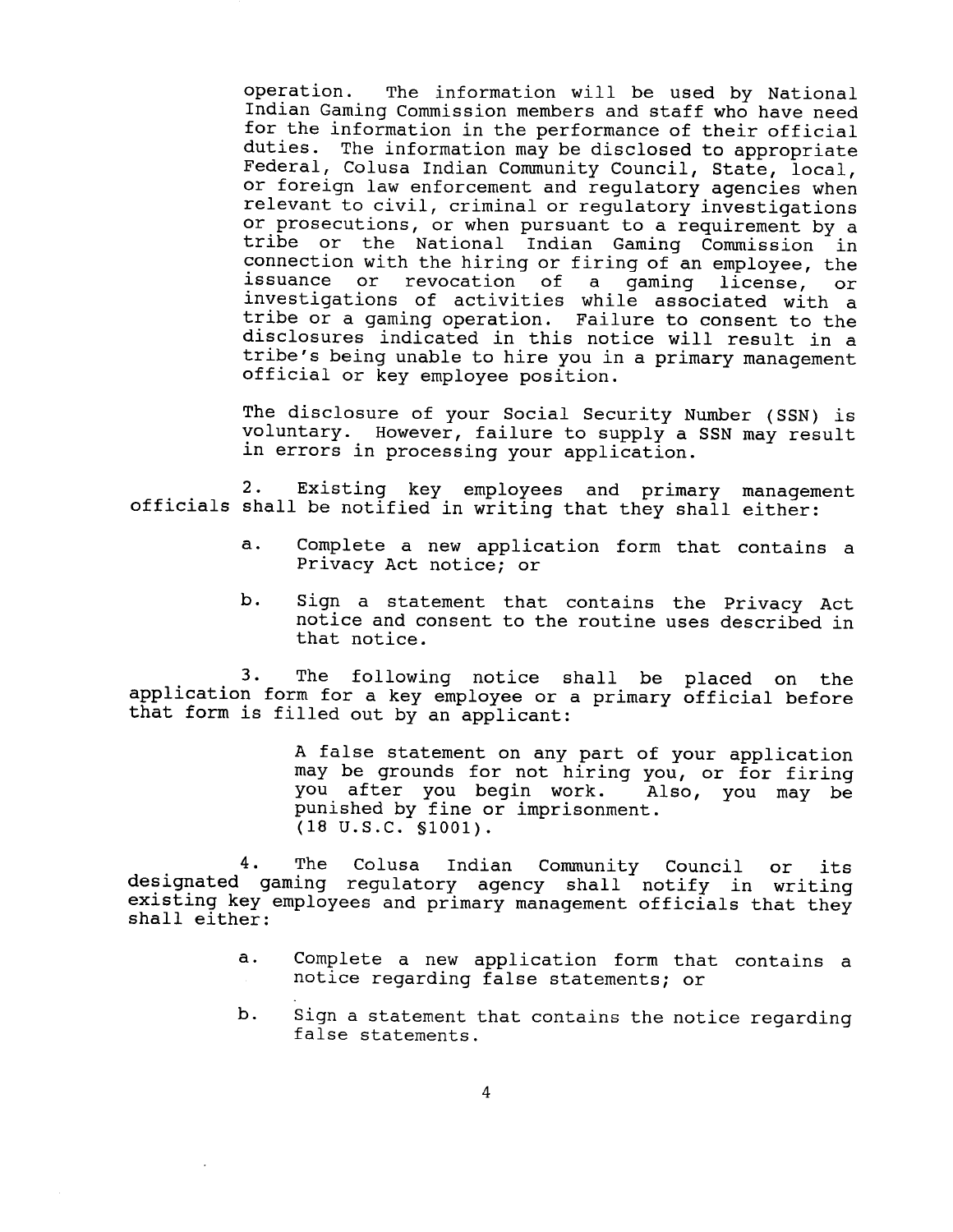# C. Backqround Investiqations

1. The Colusa Indian community Council or its designated gaming regulatory agency shall request from each primary management official and from each key employee all of the following information:

- a. Full name, other names used (oral or written), Social Security number(s), birth date, place of birth, citizenship, gender, all languages spoken or written;
- b. Currently and for the previous five years: all business and employment positions held, ownership interests in those businesses, business and residence addresses, and drivers license numbers;
- c. The names and current addresses of at least three including one personal reference who was acquainted with the applicant during each period of residence listed under paragraph (l)(b) of this Subsection;
- d. Current business and residence telephone numbers;
- e. A description of any existing and previous business relationships with 1ndian Colusa Indian community Councils, including ownership interests in those businesses;
- **<sup>f</sup>**. A description of any existing and previous business relationships with the gaming industry generally, including ownership interests in those businesses;
- g. The name and address of every licensing regulatory agency with which the person has filed an application for a license or permit related to gaming, whether or not such license or permit was granted;
- h. For each felony for which there is an ongoing prosecution or a conviction, the charge, the name and address of the court involved, and the date and disposition if any;
- i. For each misdemeanor conviction or ongoing misdemeanor prosecution (excluding minor traffic violations) within ten years of the date of the application, the name and address of the court involved and the date and disposition;
- j. For each criminal charge (excluding minor traffic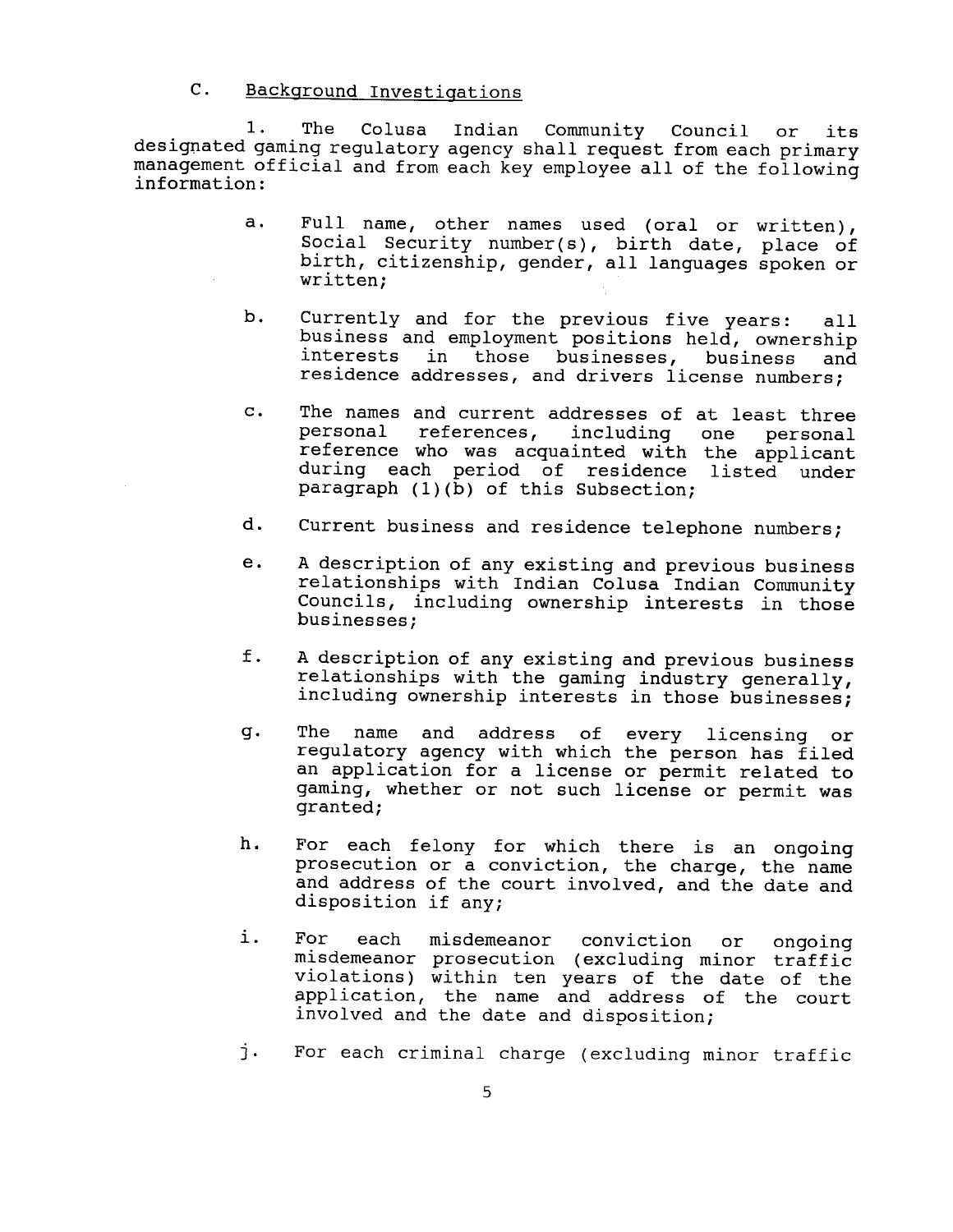charges), whether or not there is a conviction, if such criminal charge is within ten years of the date of the application and is not otherwise listed pursuant to paragraph (1)(h) or (1)(i) of this Subsection, the criminal charge, the name and address of the court involved and the date and disposition;

- k. The name and address of each licensing or regulatory agency with which the person has filed an application for an occupational license or permit, whether or not such license or permit was granted;
- 1. A current photograph;
- m. Any other information the Colusa Indian Community Council may deem relevant under the circumstances; and
- n. Fingerprints consistent with procedures adopted by the Colusa Indian Community Council in accordance with 25 C.F.R. §522.2(h).

2. The Colusa Indian Community Council or its designated gaming regulatory agency shall conduct an investigation sufficient to make a determination under subsection D. below. In conducting a background investigation, the Colusa 1ndian Community Council or its agent(s) shall promise to keep confidential the identity of each person interviewed in the course of the investigation.

D. Eligibility Determination

The Colusa Indian Community Council or its designated gaming regulatory agency shall review a applicant's prior activities, criminal record, if any, and reputation, habits and associations to make a finding concerning the eligibility of a key employee or primary management official for employment in a gaming<br>operation. If the Colusa Indian Community Council or its If the Colusa Indian Community Council or its designated gaming regulatory agency determines that employment of the person poses a threat to the public interest or to the effective regulation of gaming, or creates or enhances dangers of unsuitable, unfair, or illegal practices and methods and activities in the conduct of gaming, the gaming operation shall not employ that person in a key employee or primary management official position.

E. Procedures for Forwarding Applications and Reports for Key Employees and Primary Management Officials to the National Indian Gaming Commission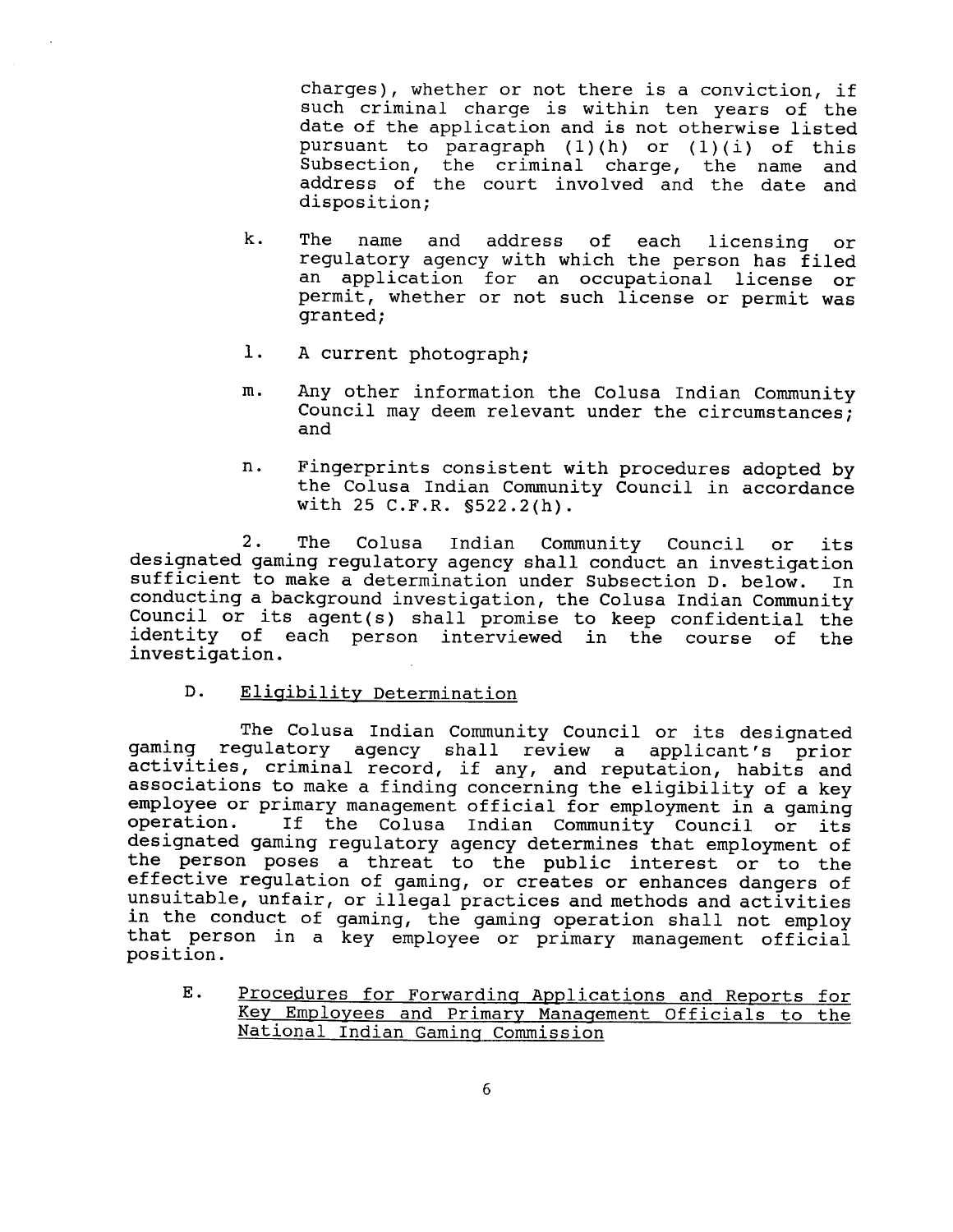**1.** When a key employee or primary management official begins work at a gaming operation authorized by this Ordinance, the Colusa Indian Community Council or its designated gaming regulatory agency shall forward to the National Indian Gaming Commission a completed application for employment and conduct the background investigation and make the determination referred to in Subsection D of this Section.

2. The Colusa Indian Community Council or its designated gaming regulatory agency shall forward the report referred to in Subsection **F** of this Section to the National Indian Gaming Commission within 60 days after an employee begins work or within 60 days of the approval of this Ordinance by the Chairman of the National Indian Gaming Commission.

3. The gaming operation shall not employ as a key employee or primary management official a person who does not have a license after 90 days.

### F. Report to the National Indian Gaminq Commission

1. Pursuant to the procedures set out in Subsection E of this Section, the Colusa Indian Community Council or its designated gaming regulatory agency shall prepare and forward to the National Indian Gaming Commission an investigative report on each background investigation. An investigative report shall include all of the following:

- a. Steps taken in conducting the background investigation;
- b. Results obtained;
- c. Conclusions reached; and
- d. The bases for those conclusions.

2. The Colusa Indian Community Council or its designated gaming regulatory agency shall submit, with the report, a copy of the eligibility determination made under Subsection D of this Section.

- 3. If a license is not issued to an applicant, the Colusa Indian Community Council or its designated gaming regulatory agency:
	- a. Shall notify the National Indian Gaming Commission; and
	- b. May forward copies of its eligibility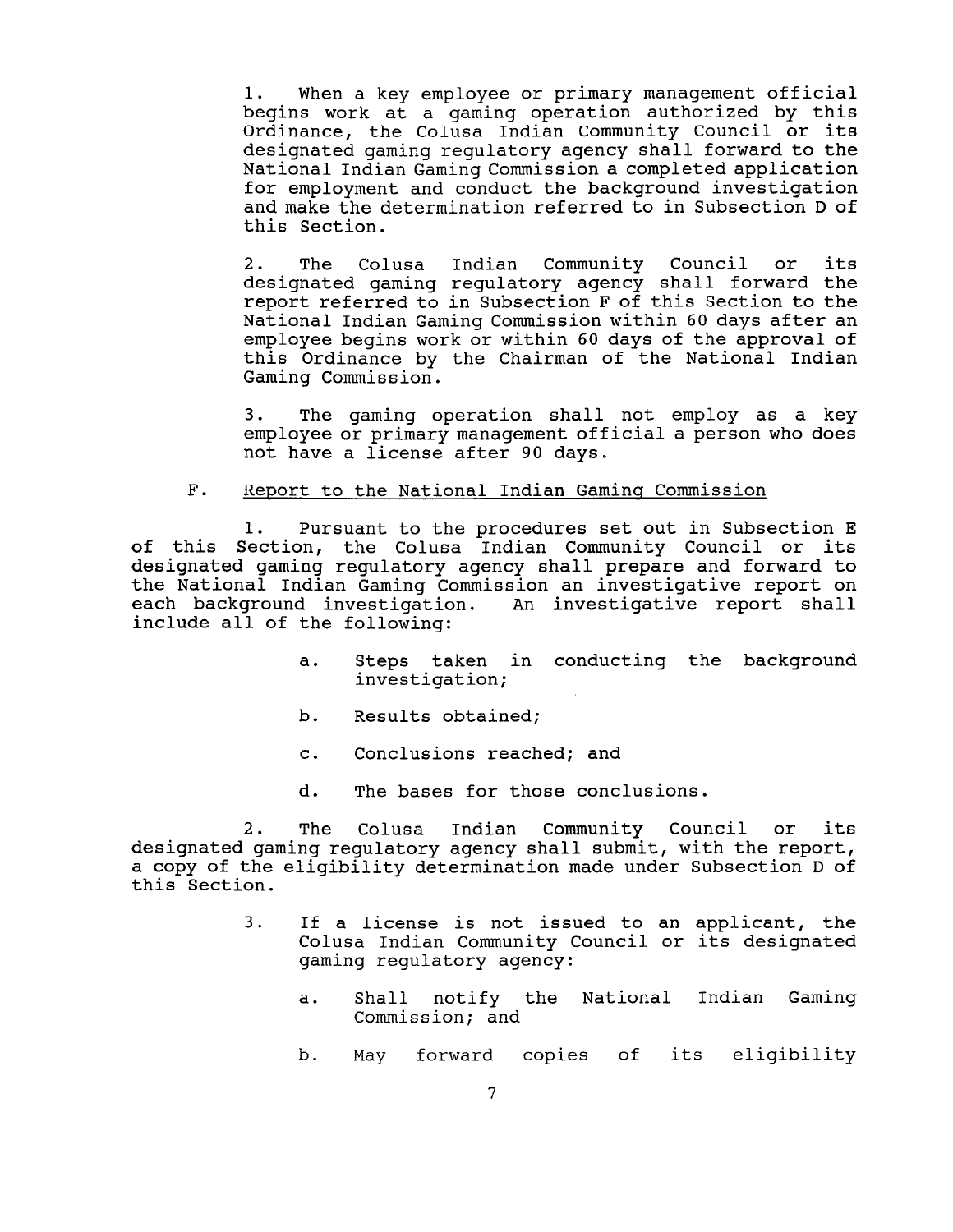determination and investigative report (if any) to the National Indian Gaming Commission for inclusion in the Indian Gaming Individuals Records System.

**4.** With respect to key employees and primary management officials, the Colusa Indian Community Council or its designated gaming regulatory agency shall retain applications for employment and reports (if any) of background investigations for inspection by the Chairman of the National Indian Gaming Commission or his or her designee for no less than three (3) years from the date of termination or denial of employment.

# G. Granting a Gaming License

1. If, within a thirty (30) day period after the National Indian Gaming Commission receives a report, the National Indian Gaming Commission notifies the Colusa Indian Community council or its designated gaming regulatory agency that it 'has no objection to the issuance of a license pursuant to a license application filed by a key employee or a primary management official for whom the Colusa Indian Community Council or its designated gaming regulatory agency has provided an application and investigative report to the National Indian Gaming Commission, the Colusa Indian Community Council or its designated gaming regulatory agency may issue a license to such applicant.

2. The Colusa Indian community Council or its designated gaming regulatory agency shall respond to a request for additional information from the Chairman of the National Indian Gaming Commission concerning a key employee or a primary management<br>official who is the subject of a report. Such a request shall official who is the subject of a report. suspend the 30-day period under Subsection G. 1. of this section until the Chairman of the National Indian Gaming Commission receives the additional information.

3. If, within the thirty (30) day period described above, the National Indian Gaming Commission provides the Colusa<br>Indian Community Council with a statement itemizing its Indian Community Council with a statement itemizing objection(s) to the issuance of a license to a key employee or to a primary management official for whom the Colusa Indian Community Council or its designated gaming regulatory agency has provided an application and investigative report to the National Indian Gaming Commission, the Colusa Indian Community Council or its designated gaming regulatory agency shall reconsider the application, taking into account the objection(s) itemized by the National Indian Gaming Commission. The Colusa Indian Community Council shall make the final decision whether to issue a license to such applicant.

- H. License Suspension
	- 1. If, after the issuance of a gaming license, the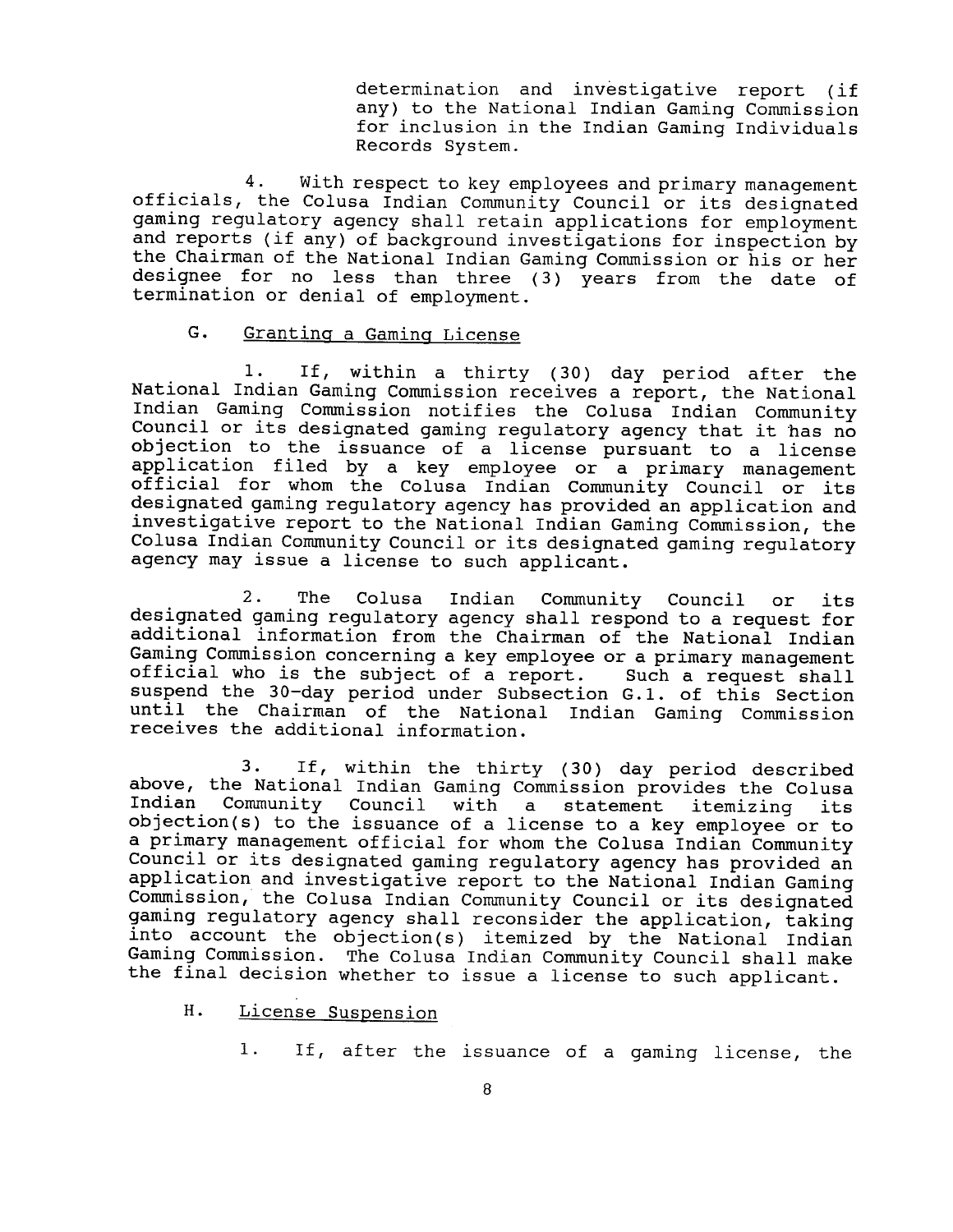Colusa Indian Community Council or its designated gaming regulatory agency receives from the National Indian Gaming Commission reliable information indicating that a key employee or a primary management official is not eligible for employment under Subsection D above, the Colusa Indian Community Council or its designated gaming regulatory agency shall suspend such license and shall notify in writing the licensee of the suspension and the proposed revocation.

2. The Colusa Indian Community Council or its designated gaming regulatory agency shall notify the licensee of a time and a place for a hearing on the proposed revocation of a license.

3. After a revocation hearing, the Colusa Indian Community Council or its designated gaming regulatory agency shall decide whether to revoke or to reinstate a gaming license. The Colusa Indian Community Council shall notify the National Indian Gaming Commission of its decision.

# **VIII. Licensinq of Gamins Places, Facilities and Locations**

A separate license shall be required for each place, facility, or location on Indian lands where Class I1 and/or Class I11 gaming is to be conducted on the Colusa Indian Reservation.

# IX. Creation of Colusa Indian Community Council Gaming Commission

A. There is hereby created the Colusa Indian Community Council Gaming Commission, which shall consist of three persons who would themselves qualify for licensing under this Ordinance.

**B.** The members of the Colusa Indian Community Council Gaming  $[Common matrix]$  is commission shall be appointed by the Colusa Indian Community Council, and shall not be removed during their terms of office except for misconduct, neglect of duties or other acts that would render such persons unqualified for licensure hereunder. An affirmative vote of at least four members of the Colusa Indian Community Council, taken in an open meeting after a duly-noticed hearing at which the member charged with misconduct shall have the right to hear and present evidence concerning his/her removal, shall be required to remove a member of the Commission. At the request of the member whose removal is at issue, the hearing may be<br>held in executive session. The Colusa Indian Community Council The Colusa Indian Community Council also may elect to receive in executive session any evidence public disclosure of which might compromise any on-going law-enforcement investigation, or which might jeopardize any privilege or immunity possessed by the Colusa Indian Community Council.

C. There shall be a Chairperson of the Colusa Indian Community Council Gaming Commission, who shall be appointed for a term of two years. The remaining members of the Commission shall be appointed for terms of one year. The Community Council shall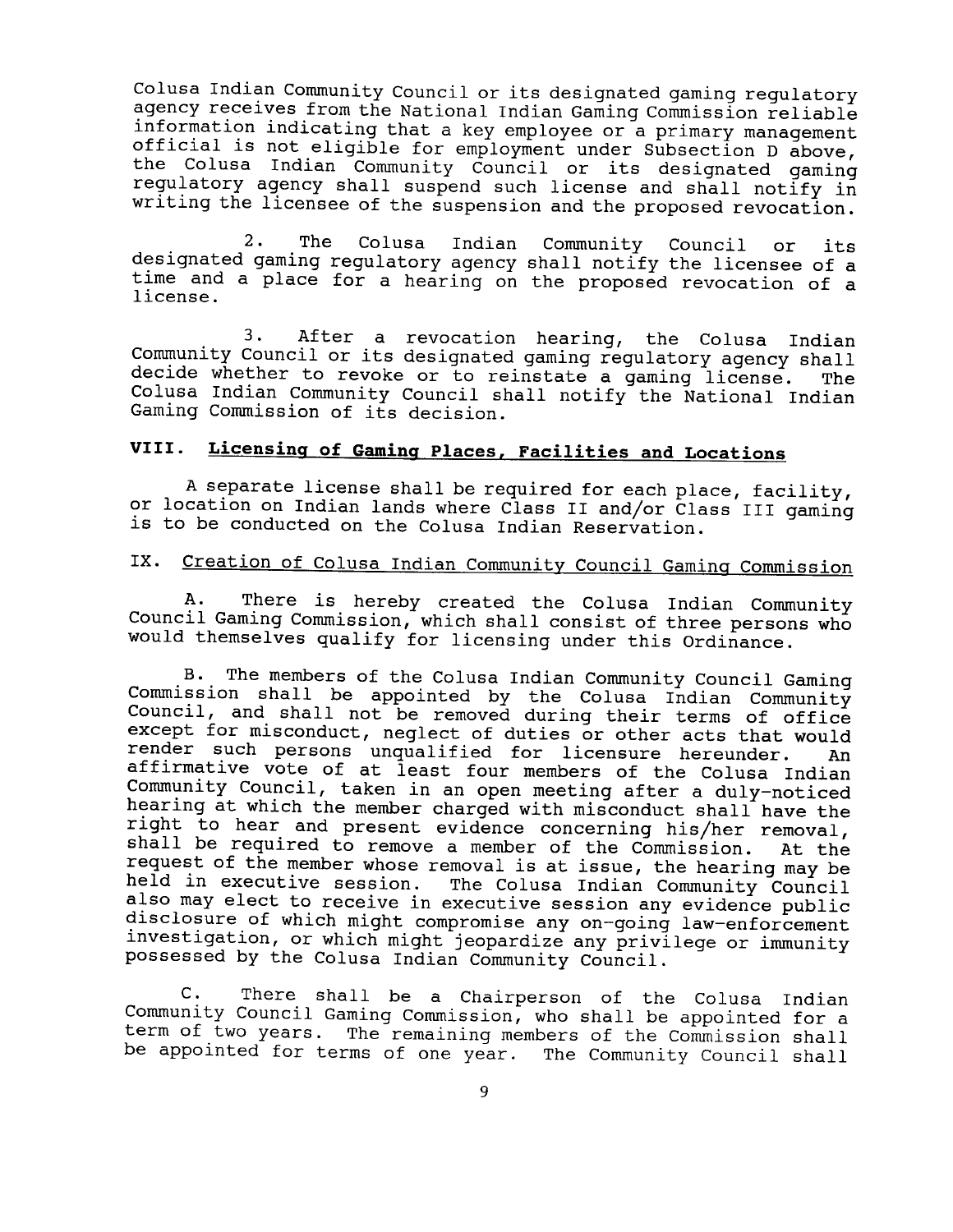determine and authorize the compensation to be paid to members of the Colusa Indian Community Council Gaming Commission based upon the Community Council's determination of the time required to be expended upon Commission duties and the qualifications of the appointed Commissioners.

D. The Colusa Indian Community Council Gaming Commission shall be authorized and hereby is directed to promulgate, subject to review and approval by the community council, detailed and comprehensive regulations for the implementation and enforcement of this Ordinance. Said regulations shall describe and establish the rules for each specific Class I1 and Class I11 gaming activity to be authorized to be conducted on the Colusa Indian Reservation, and no form of such gaming may be conducted on the Colusa 1ndian Reservation without prior approval by the Colusa Indian Community Council Gaming Commission. Pending approval of the Colusa Indian Community Council Gaming Commission's regulations by the Colusa Indian Community Council, any interim regulations that the Colusa Indian Community Council may adopt shall govern gaming on the Colusa Reservation.

E. The Colusa Indian Community Council Gaming Commission, independent of the Community Council, shall have full authority to monitor compliance with this Ordinance and its Regulations, and to investigate and act to prevent any violation(s) thereof.

**F.** Subject to the approval of the Community council and the appropriation of funds therefor, the Colusa Indian community Council Gaming Commission shall be authorized to employ such staff as reasonably may be required to fulfill its responsibilities under<br>this Ordinance. Compensation of Commission employees shall be Compensation of Commission employees shall be limited to that which is comparable to compensation paid to persons performing similar duties in other governmental gaming regulatory agencies.

G. Subject to the approval of the community Council, the Colusa Indian Community Council Gaming Commission hereby is authorized to establish and impose upon gaming facilities, permittees, applicants and licensees such application, permit and license fees as may be necessary to fully reimburse the Colusa Indian Community Council for its actual costs of operating the Colusa Indian Community Council Gaming Commission, enforcing this Ordinance and Colusa Indian Community council Gaming commission regulations, processing of licensing and permit applications, and otherwise fulfilling its regulatory responsibilities under IGRA. All such fees shall be collected by the Colusa Indian Community Council Gaming Commission and hereby are continuously appropriated solely for the purposes enumerated in this Subsection.

**H.** Failure to timely pay any gaming-related fee imposed by the Community Council or the Colusa Indian Community Council Gaming Commission, or to comply with any Commission regulation or order,